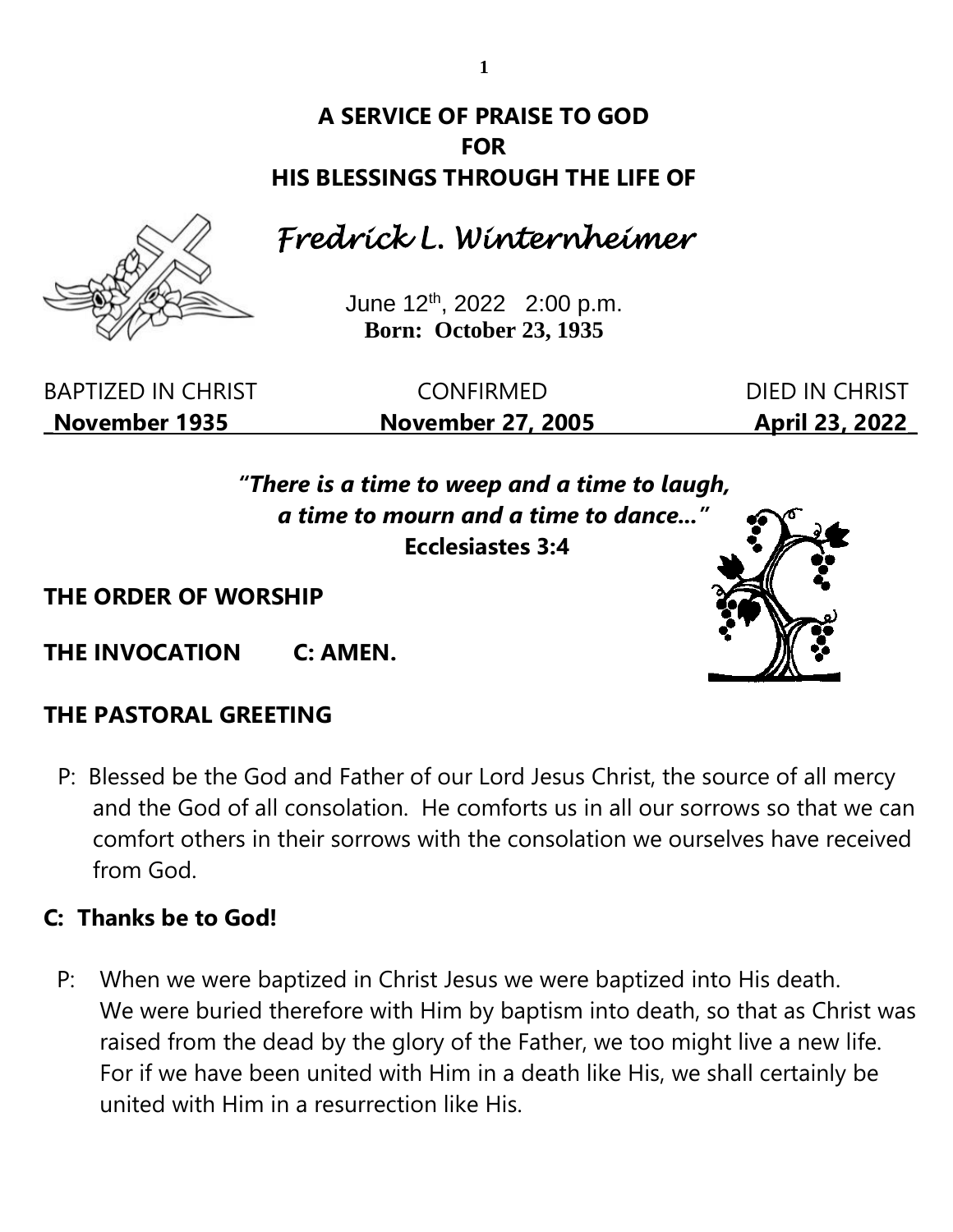

5 Just as I am, Thou wilt receive, Wilt welcome, pardon, cleanse, relieve; Because Thy promise I believe, O Lamb of God, I come, I come.

#### **THE PSALM 23** *The LORD is the Shepherd of His People.*

P: <sup>1</sup>The LORD is my shepherd; I shall not want.

 $2$ He makes me to lie down in green pastures;

He leads me beside the still waters.

 $3$ He restores my soul; He leads me in the paths of righteousness For His name's sake.

- **C: <sup>4</sup>Yea, though I walk through the valley of the shadow of death, I will fear no evil; For You are with me; Your rod and Your staff, they comfort me**.
- Pastor: <sup>5</sup>You prepare a table before me in the presence of my enemies; You anoint my head with oil; My cup runs over.
- **C: <sup>6</sup>Surely goodness and mercy shall follow me all the days of my life; And I will dwell in the house of the LORD forever.**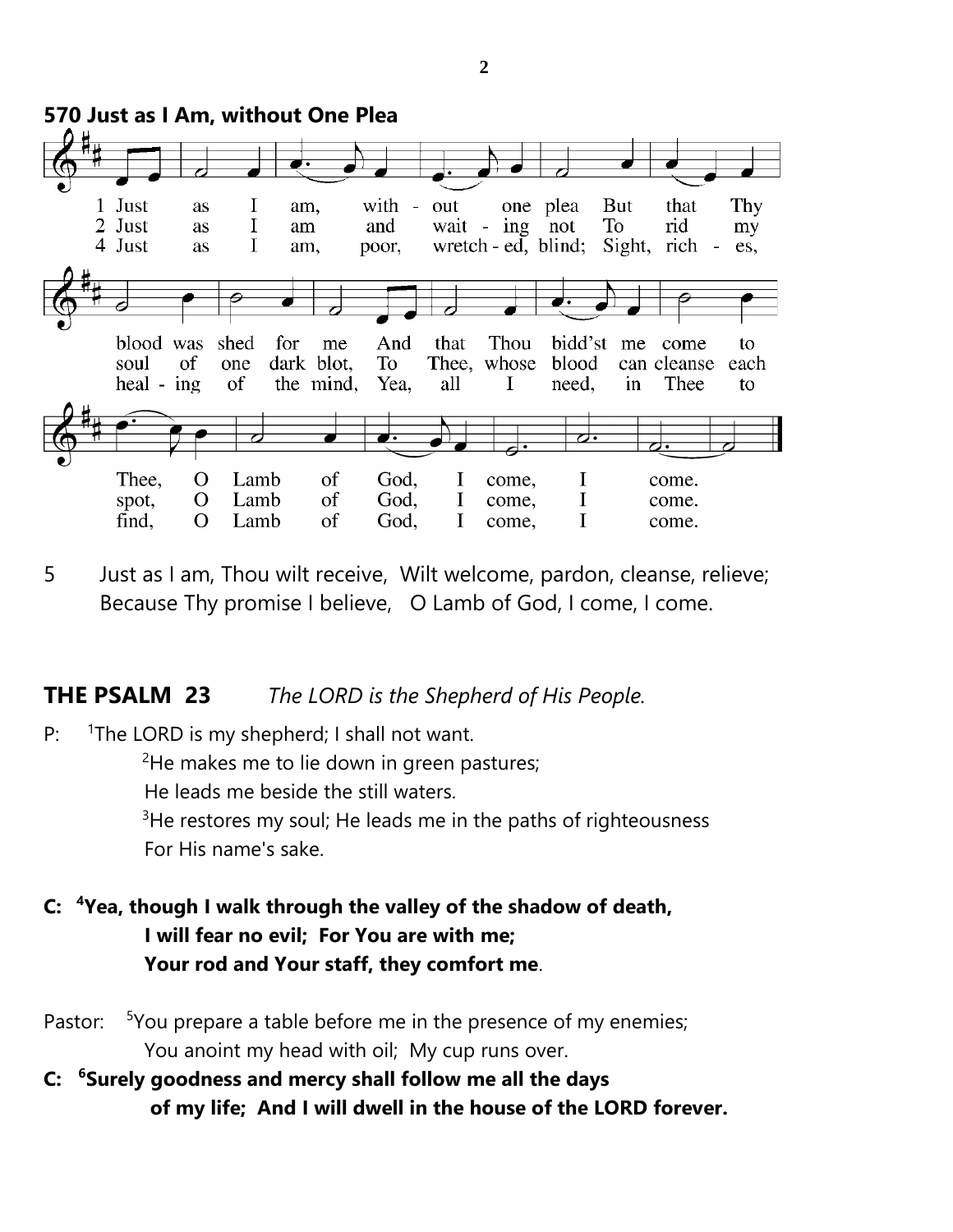### **THE RESPONSE**

- P: Christ is risen. Alleluia!
- **C: HE IS RISEN INDEED, ALLELUIA.**
- P: Jesus, our confidence is in You.
- **C: We know that You have won the victory over death.**
- P: Even in the midst of our sorrow, we know Your love never fails.
- **C: Grant us comfort as we trust in Your resurrection promise.**

# **THE NEW TESTAMENT READINGS 2 Timothy 4:7-8**

**7** I have fought the good fight, I have finished the race, I have kept the faith. **<sup>8</sup>** Now there is in store for me the crown of righteousness, which the Lord, the righteous Judge, will award to me on that day—and not only to me, but also to all who have longed for his appearing.

Reader: This is the Word of the Lord. **People: Thanks be to God.**

**<sup>28</sup>**And we know that in all things **God works for the good** of those who love him, who have been called according to His purpose.**<sup>35</sup>** Who shall separate us from the love of Christ? Shall trouble or hardship or persecution or famine or nakedness or danger or sword? **<sup>36</sup>** As it is written: "For your sake we face death all day long; we are considered as sheep to be slaughtered." **<sup>37</sup>** No, in all these things

Reader: This is the Word of the Lord. **People: Thanks be to God.**

# **Romans 8:28, 35-39**

we are more than conquerors through him who loved us.

**<sup>38</sup>** For I am convinced that neither death nor life, neither angels nor demons, neither the present, nor the future, nor any powers, **<sup>39</sup>** neither height nor depth, nor anything else in all creation, will be able to separate us from the love of God that is in Christ Jesus our Lord.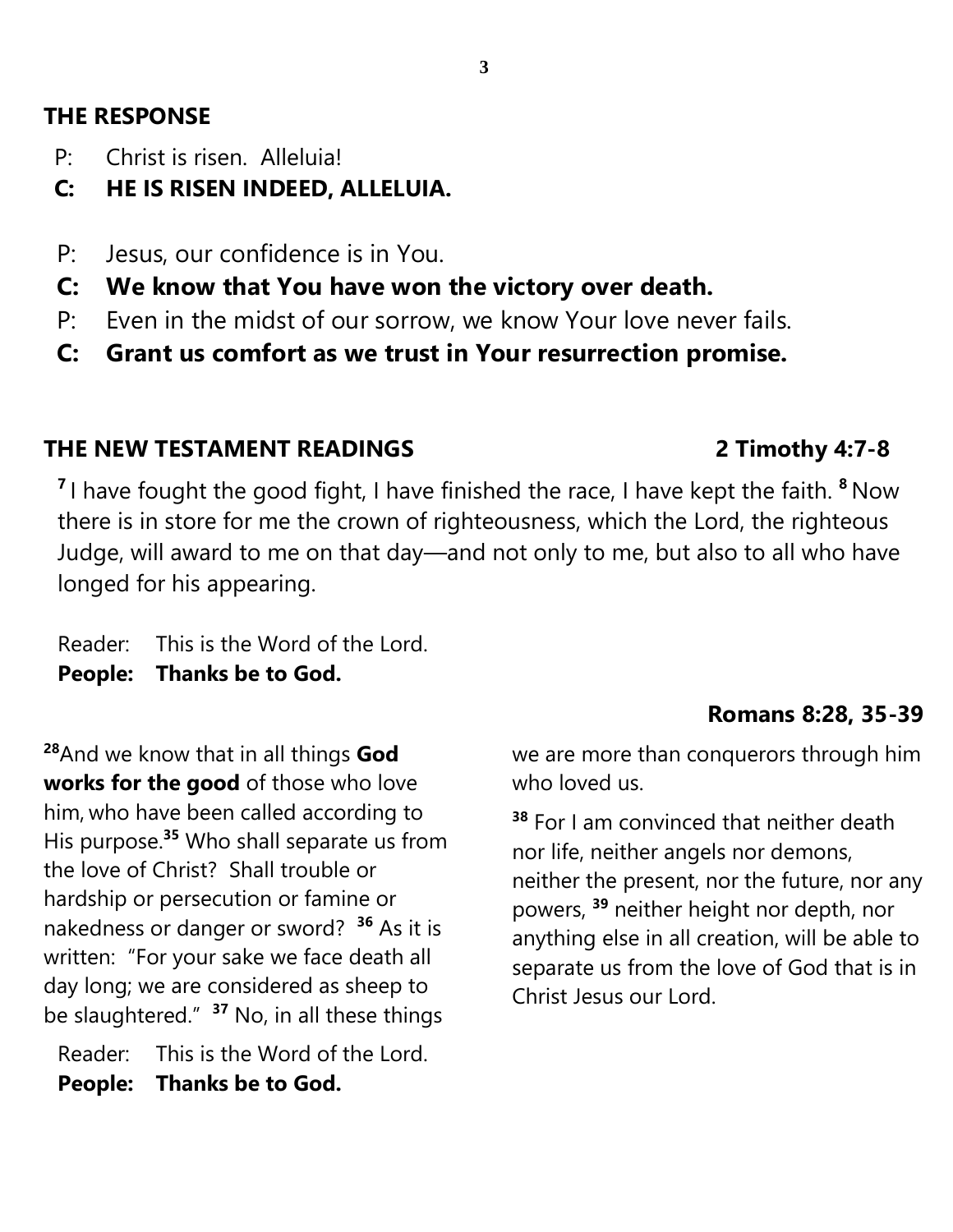#### **It Is Well With My Soul** *Joyful Ringers*

#### **THE GOSPEL READING** *Jesus Comforts His Disciples John 14:1-6*

<sup>1</sup>"**Do not let your hearts be troubled**. Trust in God; trust also in me. <sup>2</sup>In my Father's house are many rooms; if it were not so, I would have told you. I am going there to prepare a place for you.  $3$ And if I go and prepare a place for you, I will come back and take you to be with me so that you also may be where I am.

 $4$ You know the way to the place where I am going."  $5$ Thomas said to him, "Lord, we don't know where you are going, so how can we know the way?"

 $6$ Jesus answered, "I am the way and the truth and the life. No one comes to the Father except through Me".

Reader: This is the Gospel of the Lord. **People: Praise to You, O Christ.**

#### **THE APOSTLES' CREED**

**I believe in God, the Father Almighty, maker of heaven and earth. And in Jesus Christ, His only Son, our Lord, who was conceived by the Holy Spirit, born of the virgin Mary, suffered under Pontius Pilate, was crucified, died and was buried. He descended into hell. The third day He rose again from the dead. He ascended into heaven and sits at the right hand of God the Father Almighty. From thence He will come to judge the living and the dead. I believe in the Holy Spirit, the Holy Christian church, the communion of saints, the forgiveness of sins, the resurrection of the body, and the life everlasting. Amen.**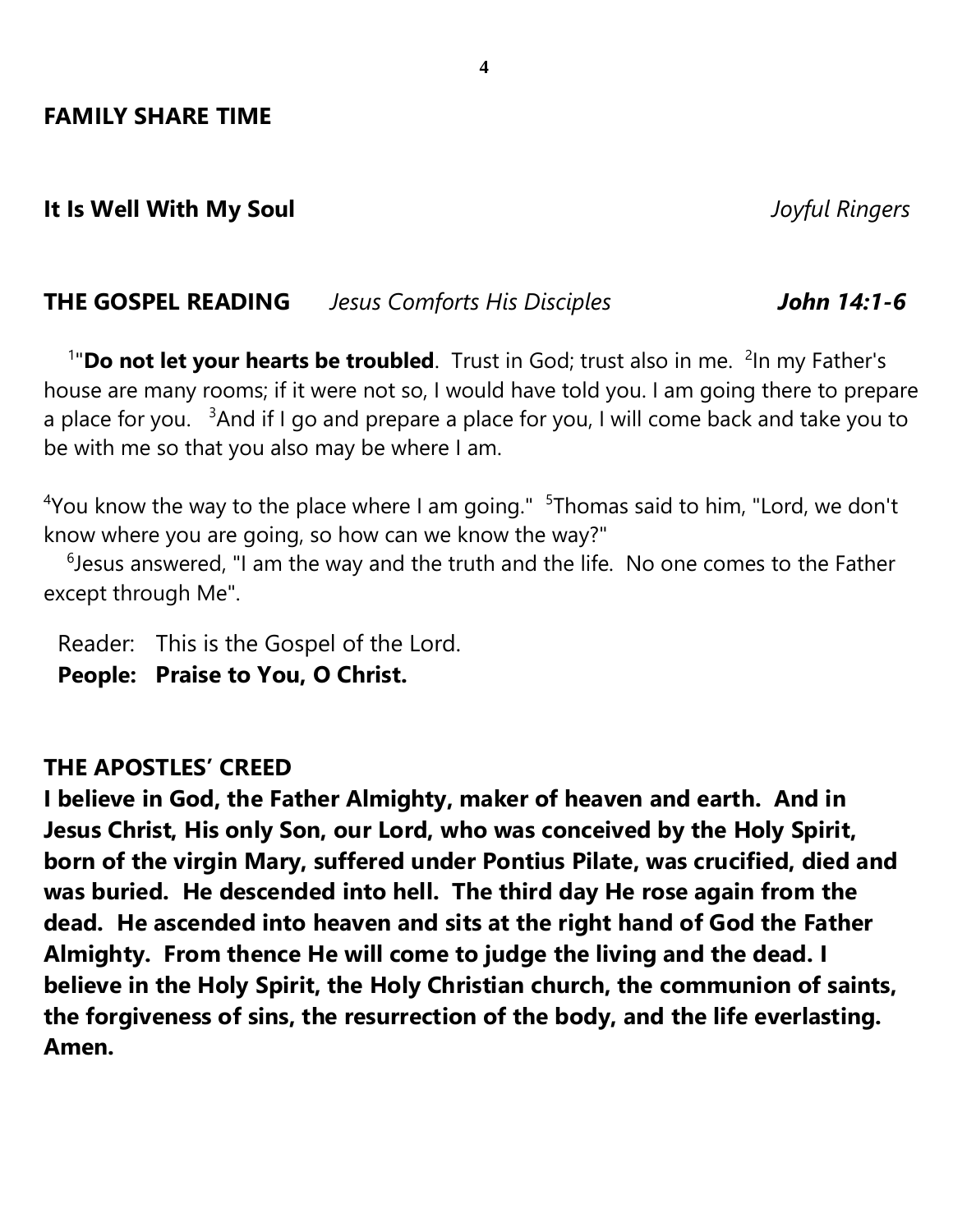#### **HYMN Blessed Assurance**

Blessed assurance, Jesus is mine! Oh, what a foretaste of glory divine! Heir of salvation, purchase of God, Born of His Spirit, washed in His blood. Refrain:

#### **Refrain**

**This is my story, this is my song, Praising my Savior all the day long; This is my story, this is my song, Praising my Savior all the day long.**

Perfect submission, perfect delight, Visions of rapture now burst on my sight; Angels, descending, bring from above Echoes of mercy, whispers of love. **Refrain**



#### **A Time of Encouragement –** Rev. James Frusti

Perfect submission, all is at rest, I in my Savior am happy and blest, Watching and waiting, looking above, Filled with His goodness, lost in His love. **Refrain**

#### P: Let us pray.

 Almighty God, You have knit your chosen people together in one communion, in the mystical body of Your Son, Jesus Christ our Lord. Give Your whole church in heaven and on earth Your light and Your peace.

#### **C: Hear us, Lord.**

P: Help us, we pray, in the midst of things we cannot understand, to believe and trust in the communion of saints, the forgiveness of sins and the resurrection to life everlasting.

#### **C: Hear us, Lord.**

P: Grant us grace to entrust Fred to Your never failing love which sustained him in this life. Receive him into the arms of Your mercy, and remember him according to the favor You bear for Your people.

# **C: Hear us, Lord.**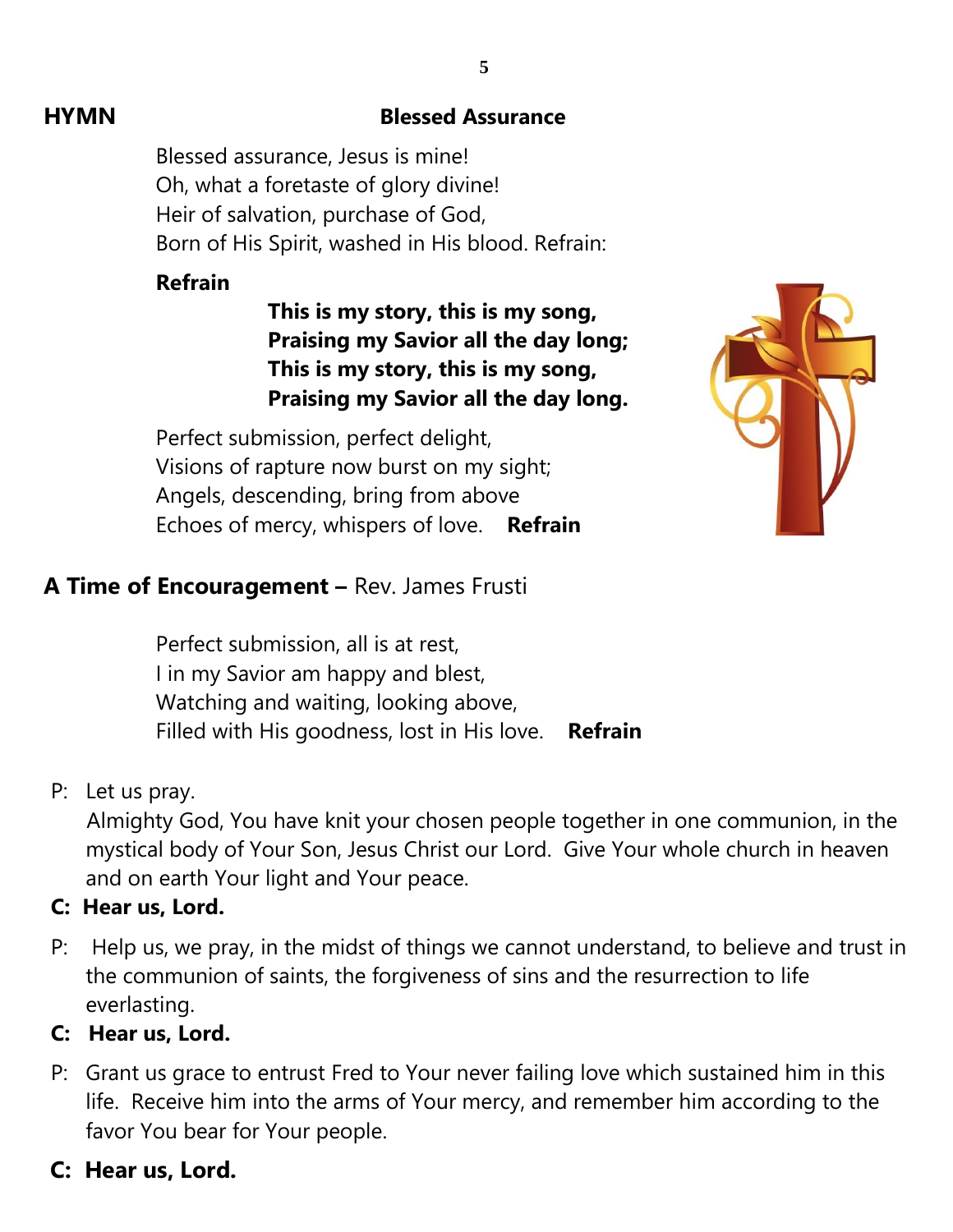### **THE LORD'S PRAYER**

**Our Father who art in heaven hallowed be Thy name. Thy kingdom come, Thy will be done on earth as it is in heaven. Give us this day our daily bread; and forgive us our trespasses as we forgive those who trespass against us; and lead us not into temptation, but deliver us from evil. For Thine is the kingdom and the power and the glory forever and ever. Amen.**



#### **Nunc Dimittis**

- P "I am the resurrection and the life," says the Lord. "He who believes in Me will live, even though he dies; and whoever lives and believes in Me will never die."
- **C Lord, now You let Your servant go in peace; Your word has been fulfilled. My own eyes have seen the salvation which You have prepared in the sight of every people: a light to reveal You to the nations and the glory of Your people Israel. Glory be to the Father and to the Son and to the Holy Spirit; as it was in the beginning, is now, and will be forever. Amen.**
- P "I am the resurrection and the life," says the Lord. "He who believes in Me will live, even though he dies; and whoever lives and believes in Me will never die."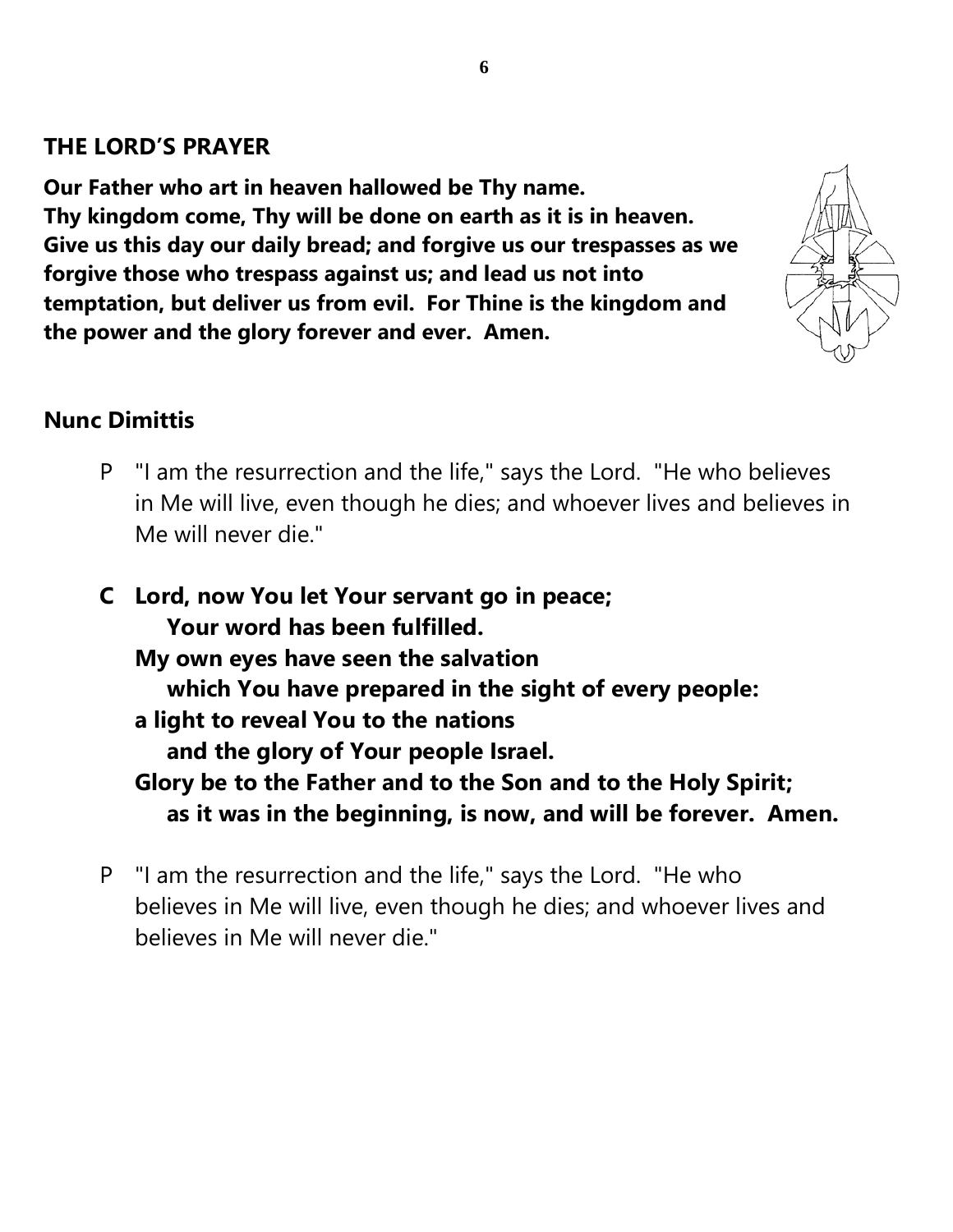# **Concluding Collect**

- P: The Lord be with you.
- **C: And also with you.**
- P: Let us pray.

Lord God, our shepherd, You gather the lambs of Your flock into the arms of Your mercy and bring them home. Comfort us with the certain hope of the resurrection to everlasting life and a joyful reunion with those we love who have died in the faith; through Jesus Christ, Your Son, our Lord, who lives and reigns with You and the Holy Spirit, one God, now and forever.

**C: Amen.**

# **The Commendation**

 P: Into Your hands, O merciful Savior, we commend to care, your servant, Fred Winternheimer. Acknowledge, we humbly ask You, a sheep of Your own fold, a lamb of Your own flock, a sinner of Your own redeeming. Confident of your victory over sin and death—receive him into the arms of Your mercy.

In the sure and certain hope of the resurrection to eternal life, we commit his body to its resting place: earth to earth, ashes to ashes, dust to dust.

# **Benedicamus and Benediction**

- P: Let us bless the Lord.
- **C: Thanks be to God.**
- P: The Lord bless you and keep you. The Lord make His face shine upon you and be gracious unto you. The Lord lift up His countenance upon you and  $\Box$  give you peace.
- **C: Amen.**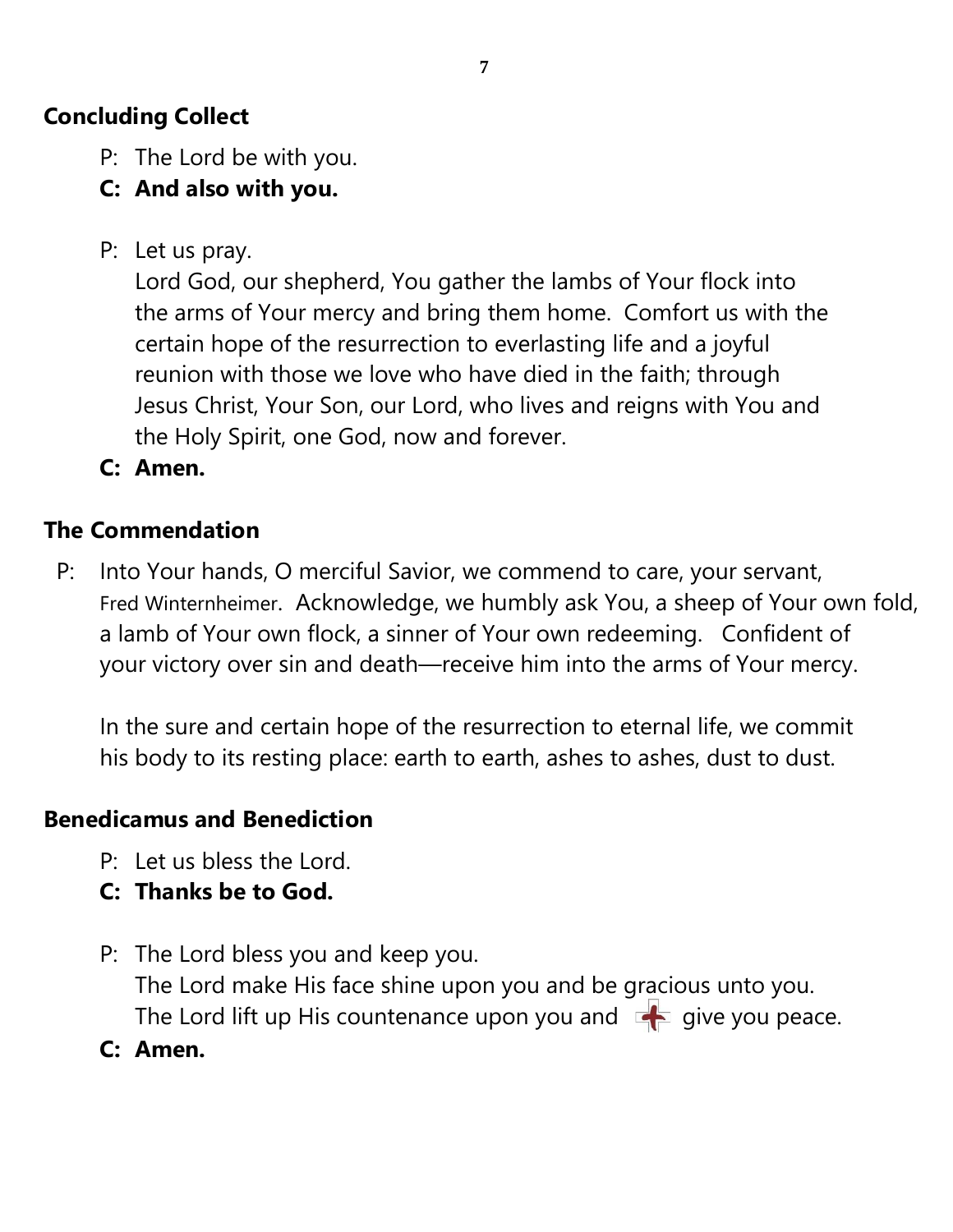## **677 For All the Saints**

- 1 For all the saints who from their labors rest, Who Thee by faith before the world confessed, Thy name, O Jesus, be forever blest. Alleluia! Alleluia!
- 2 Thou wast their rock, their fortress, and their might; Thou, Lord, their captain in the well-fought fight; Thou, in the darkness drear, their one true light. Alleluia! Alleluia!
- 5 And when the fight is fierce, the warfare long, Steals on the ear the distant triumph song, And hearts are brave again, and arms are strong. Alleluia! Alleluia!
- 7 But, lo, there breaks a yet more glorious day: The saints triumphant rise in bright array; The King of Glory passes on His way. Alleluia! Alleluia!
- P: Let us go forth in peace,
- **C: in the name of the Lord. Amen.**

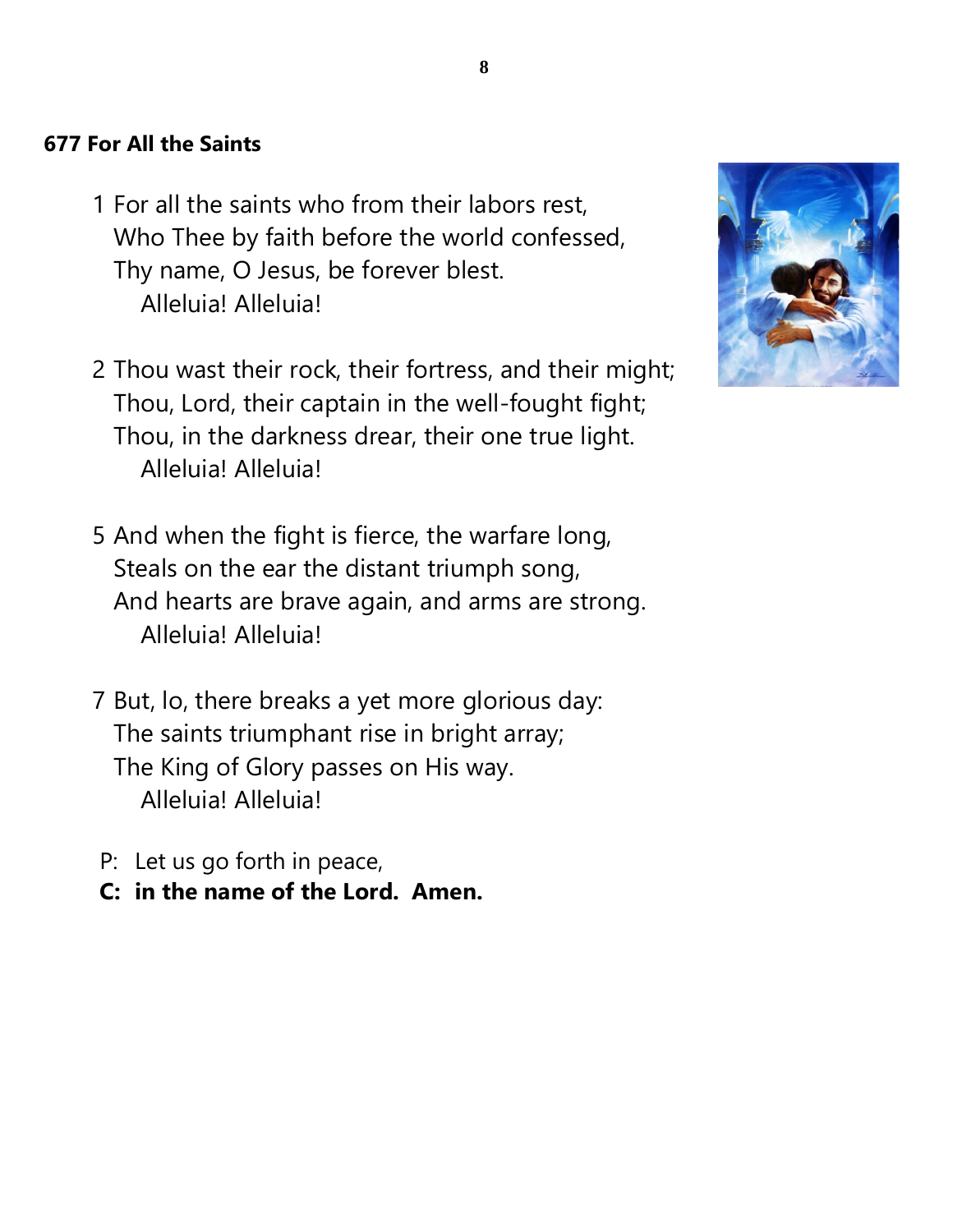+ + + + + +

#### **SERVICE PARTICIPANTS**

Preacher/Liturgist: Rev. James Frusti Organist: Paul Ventimiglia

+ + + + + +

*St. Paul Lutheran Church Northville, MI*

*After the service, please join the family for a light lunch in the Church Parish Hall*

*Memorial contributions may be made to*

any veteran charity of your choice or the [Leader Dogs for the Blind.](https://www.leaderdog.org/)